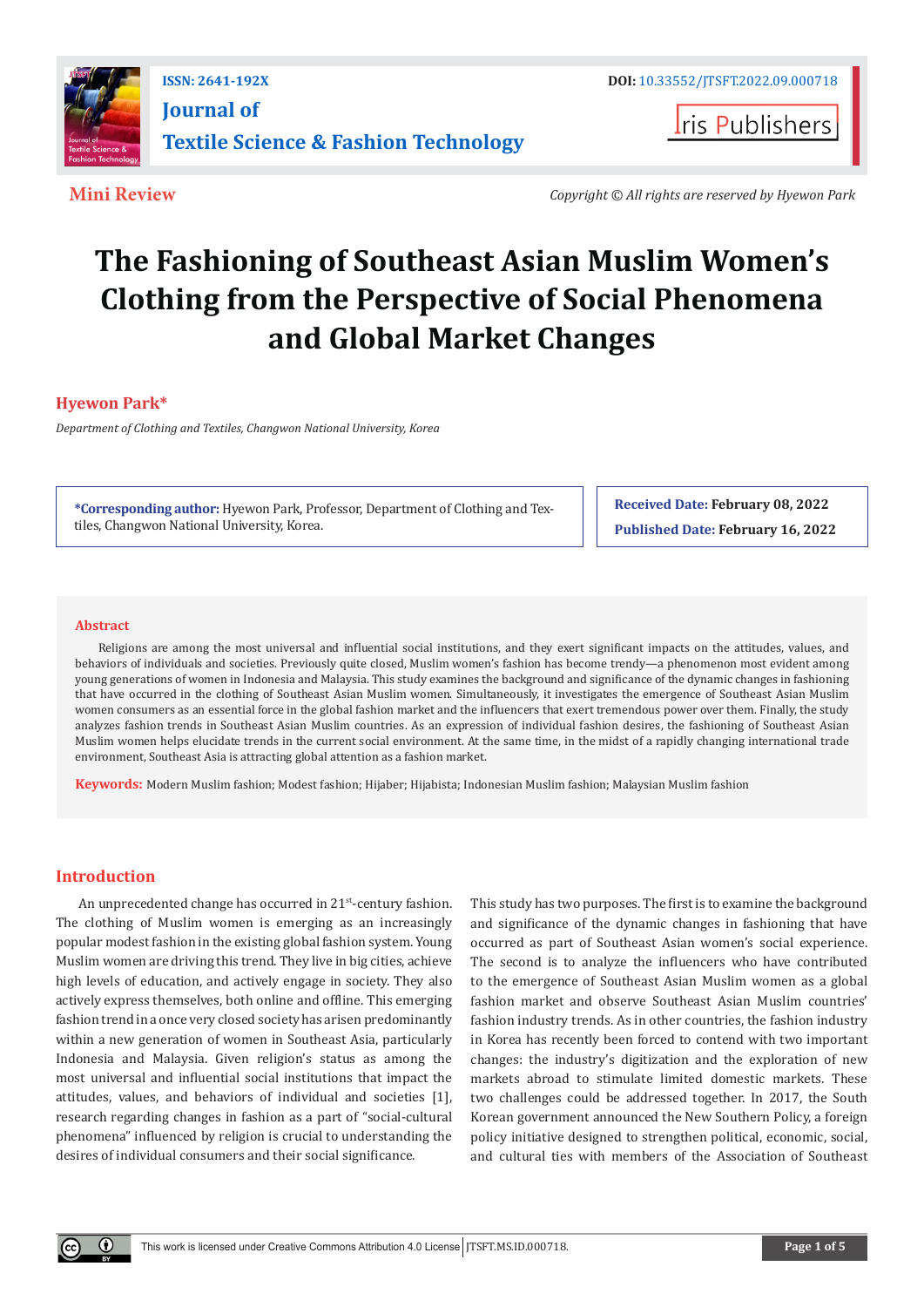Asian Nations (ASEAN formed in 1967) and India, emphasizing the diversification of the international market. The Korea Trade-Investment Promotion Agency's strategic report regarding entry into the ASEAN market contended that Korea must appeal to the online and home shopping markets used mainly by young consumer groups and identified five promising consumer goods (agricultural and marine products, cosmetics, fashion and clothing, lifestyle, and children's products, and medical products). In particular, the report identified the fashion industry, and specifically Muslim fashion, as the most promising market [2]. Thus, analyzing and seeking to understand the emerging Southeast Asian Muslim fashion market, which is showing increasingly significant potential in the global market, is critically important.

To this point, studies of Muslim fashion have mostly been conducted in Europe and the Middle East and have focused on the consumption trends of younger generations evident in street fashion, including hybrid identity changes observed among young Muslims living in Europe who are contending with pressure to compromise their traditional cultures. Other studies have considered sensitivity to the fashion product consumption trends among Indonesian Muslim women, hijabber fashion trends, influencers who significantly impact fashion trends among Indonesian Muslim women, and hijabista fashion awareness in Malaysian hijab fashion consumption. Most studies have analyzed the new values emerging among young Muslims. Therefore, this study's consideration of Muslim women's fashioning in terms of changes in social phenomena and the global market is meaningful and timely.

# **Islam Revival Movements and Hijab in Southeast Asia**

Islam is the largest religion in Southeast Asia. It was first introduced to the region by Muslim traders who frequented Southeast Asia at the end of the 13<sup>th</sup> century. At the end of the 13<sup>th</sup> century, an Islamic kingdom was established on the northern coast of the island of Sumatra in Indonesia. By the  $15<sup>th</sup>$  century, the religion had spread to the island of Java and most other Indonesian islands except for Bali [3]. Islam harmonized with prevailing naturalist ideologies in Southeast Asia by emphasizing a faith grounded in central notion that "humans are just a part of nature," which became possible thanks to the natural environment of Southeast Asia [4]. Islamization started in Arab countries in the 1960s and subsequently spread to Southeast Asia, emphasizing a belief that Islamic values and religious activities should play a role in politics, the economy, dress, food, clothing, and people's general lifestyles. Islamic Revivalism emerged in the 1970s in Indonesia and Malaysia; marking a step forward from the past, its proponents called for a "return to Islam by revolting against political corruption" and advocated for the revival of the Islamic spirit and values [5]. Led mostly by intellectuals who benefited from new economic policies (religious groups, university students, the middle class, and city immigrants) that emphasized the fundamental teachings and principles of Islam, this movement impacted the general lifestyles of Indonesians and Malaysians. Islamic Revivalism constituted a political and religious revolution that focused on a democratization, human rights, and freedoms, demanding action to

empower people and boost their economic capabilities. In its focus on the "public demand," it closely resembled other democratic movements. Religion served as an effective medium for delivering these requests [6], and democratization through Islamic Revivalism involved the creation of a new Islam, where the hijab was used as an external expression of Islamic spirit and values. As the movement spread, Muslim women initiated a feminist movement that sought to protect the values, their social status, and identities of Muslims. Wearing a hijab became the symbol of their movement [7].Similarly, as the movement spread in Indonesia, women who had previously hesitated to wear hijabs began wearing them freely in the 1990s. Once reluctant to wear hijabs due to the negative perception, women who started to attend universities learned the importance of Islam started to wear them. Their actions helped spread the positive image of the public wearing hijab.

Meanwhile, a second wave of Islamic Revivalism during the 2000s gave rise to Pop Islam. Nicknamed Modern Islam, Pop Islam refers to a mix of Islam, democracy, and the culture that developed among middle class urban-dwelling Muslims. Media advances heavily influenced the democratization of Pop Islam. The number of conscious and educated Muslims in Indonesia and Malaysia who received Western education or higher education (i.e., universities) increased in the 21st century. This increased women's participation in professional jobs, made more jobs available to them, and boosted their social status. Most importantly, it transformed the social meaning of wearing a hijab. For professional women, wearing a hijab became a symbol of the higher education they had received. In other words, for middle-class women, it became both an expression of high socioeconomic status and a fashion item to express beauty.

Thus, although Western Christian countries tend to equate hijabs with the oppression of women's rights and freedom, wearing a hijab in the  $21^{st}$  century is a primary means by which Muslim women distinguish themselves from other cultures and a potent symbol that defines their identities. We can no longer say that Muslim women wearing hijabs means they are bereft of freedom: the "hijab is a symbol that represents the identity of Muslim women with Islam values." With the emergence of Pop Islam, Indonesian Muslim college students stated, "It is cool to wear the hijab." They understood that the hijab is not about oppression, and most educated people know that Islam is very democratic [8]. In Pop Islam, the hijab is "an item that helps express oneself," "chosen by the person wearing it willingly." Changes in perceptions regarding the wearing of the hijab started with Islamic Revivalism in Indonesia and Malaysia, and the act came to carry great significance beyond the covering of a person's head; interacting with modesty, morality, beauty, religion, and society, donning the hijab became a tool to communicate one's identity. Non-Muslims need to acknowledge such cultural differences and learn to appreciate diversity in fashion.

# **Economic Growth and the Fashion Industries in Indonesia and Malaysia**

Among Southeast Asian countries, Indonesia and Malaysia have particularly high proportions of young people who are keenly interested in fashion. Rapid economic growth and urbanization have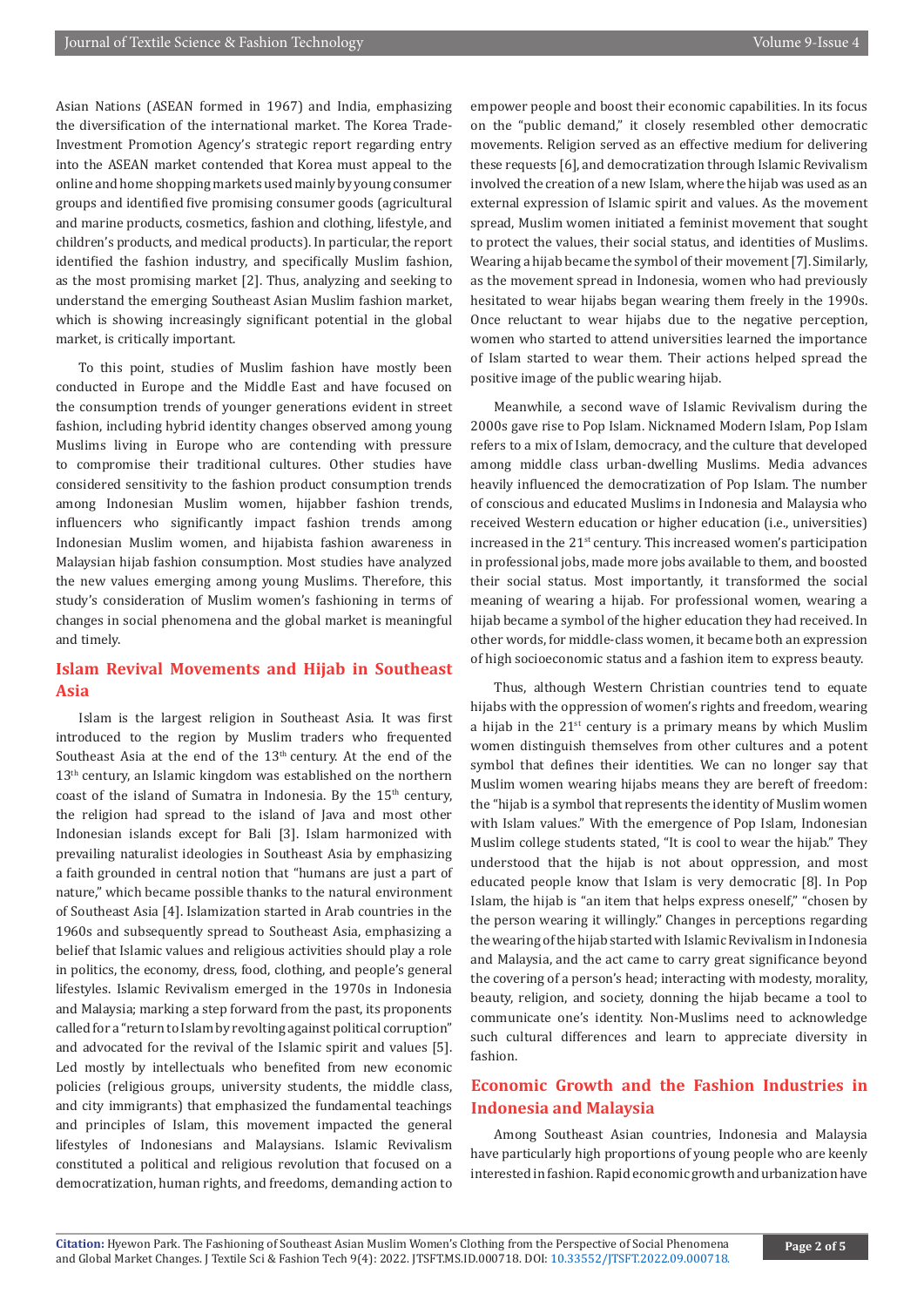fueled the preference and consumption of luxury brands. In 2013, Muslims spent \$266 billion on clothing, surpassing the fashion revenues of Japan and Italy [9]. The US-based magazine Fortune has stated that while Muslim-associated businesses have tended to skew toward finance and halal food, fashion has unlimited potential in the Muslim market [10]. The fourth most populous country in the world, Indonesia is home to 250 million people, 87% of whom are Muslims. It is the best and largest country in terms of geography and culture in ASEAN and is the third-largest democratic country (after India and the United States). Indonesia emerged as the Mecca of Muslim fashion thanks to its unique culture that blends years of tradition with extensive Westernization caused by prolonged colonial occupation. Moreover, it is one of the most open countries in Southeast Asia and among Islamic countries. Economic growth spurred a rapid expansion in the Indonesian middle class after 2000. Fast-paced economic growth also triggered modernization and the elevation of the lifestyle goods consumption market. While the Indonesian consumption market previously focused on price, middle-class purchasing power has driven a shift toward a focus on brands and quality. The high proportion of people in their 20s and 30s has also contributed substantially to the popularity of the beauty and fashion industry.

At the heart of Indonesia's fashion industry lies the government and the Femina Group, the country's most representative fashion media group. Since 2008, the Femina Group has hosted Jakarta Fashion Week—Southeast Asia's largest fashion show. In addition, the Indonesia Islamic Fashion Consortium, a consortium backed by the Indonesian government, has endeavored to help the country's fashion industry develop into a Mecca of Muslim fashion. Meanwhile, the Muslim Fashion Festival, first hosted in Jakarta in 2016, draws together six countries and gives Indonesian fashion designers opportunities to experience the global popularity of Islamic fashion and expand their brands abroad.

Meanwhile, Malaysia is the epicenter of finance in Southeast Asia. It boasts great diversity, mixing Asian, European, and Middle Eastern cultures. Muslims comprise more than 60% of its population, and it is deemed an open, modern country that serves as a crossroads between the Muslim consumption market and Western consumption patterns. Malaysia is now simultaneously undergoing rapid urbanization and economic growth, and this expansion of urban populations, high earners, and the middle class has initiated changes in the quantity and quality of goods in the market. In particular, with piquing interest in fashion and beauty, many luxury goods and fast fashion companies have entered the Malaysian market and begun competing fiercely for survival. Meanwhile, thanks to active government support, the e-commerce market is also growing, and many experts predict the Malaysian fashion market continue to grow. The Malaysia External Trade Development Cooperation pushes for fashion as the country's core export industry. Although domestic brands remain small, Malaysia has hosted the Malaysia Fashion Week since 2014, attracting many talented Asian designers to Malaysia and making Kuala Lumpur the hub of Asian fashion [11]. As such, thanks to rapid economic growth, an expanding young population and middle class, and active government support for the fashion industry, Malaysia, once

the financial hub of Asia, is increasingly an important locus for the fashion industry as well.

In the past, the flat, shallow seabed between the Malaysian Peninsula and the Indonesian archipelago has facilitated connections between Indonesia and Malaysia. This geographical proximity has naturally given rise to population exchange and trade. Thus, numerous factors including language origins, tropical climate lifestyle patterns, colonial experience, and the economic power of overseas are common to both countries. Most Southeast Asian countries have achieved meaningful economic growth despite global economic depression, and the Indonesia and Malaysia are attracting global attention as two promising markets. Moreover, the determination of the two countries' governments to open up their economies has facilitated their emergence and growth. With high labor productivity and proper infrastructure and networks in place, they are growing together as important contributors to the global fashion industry.

# **Acknowledgment of Diversity and the Globalization of the Modest Fashion**

Modest fashion refers to a modern fashion style that seeks to avoid revealing individuals' silhouettes and minimizes body exposure by conforming to the traditional Islamic religious values of humility and modesty. It has gained global popularity since global fashion designers took an interest in Muslim culture and incorporated traditional Islamic clothes into their fashion collections. These designs acknowledge multiethnicity and multiculturalism, proposing modern and unique looks by reinterpreting the traditional image of the hijab, a characteristic item worn by Muslim women.

For example, Max Mara presented a Muslim city look with Halima Aiden wearing a hijab over a trench coat. Aden was once a Somali refugee. She also appeared on the cover of Vogue in May 2018 under the theme "The next-generation fashion faces as forces of change." Meanwhile, in 2015, British model Mariah Idrissi became the first Muslim model to wear a hijab in H&M's "Close the Loop" campaign. Alexander Wang's collection also included a model wearing a hijab tightly over her head and other fashion items in black and white to create a sophisticated city look. In addition, since 2015, UNIQLO, a fast-fashion brand, has collaborated with fashion designer Hana Tajima, who redesigns traditional styles to give them a modern and sophisticated look. They have introduced Modest Fashion lines for Muslim women that include items such as hijab skirts and tunics every season. In sum, global fashion companies have influenced the fashionization of hijabs by showcasing various items that go well with them. They have also cast celebrities to wear hijabs in commercials. Lastly, the national-level support for the fashion industry has impacted people's perceptions of the hijab by introducing Muslim fashions that embrace both traditional elements and modern trends.

When famous Western designer brands joined the hijab fashion trend, fashion shows featuring Muslim clothing began to be held in non-Islamic countries. This trend indicates that the branding and differentiation of the hijab as a luxury item are underway. Furthermore, the hijab is being converted into a fashion outside the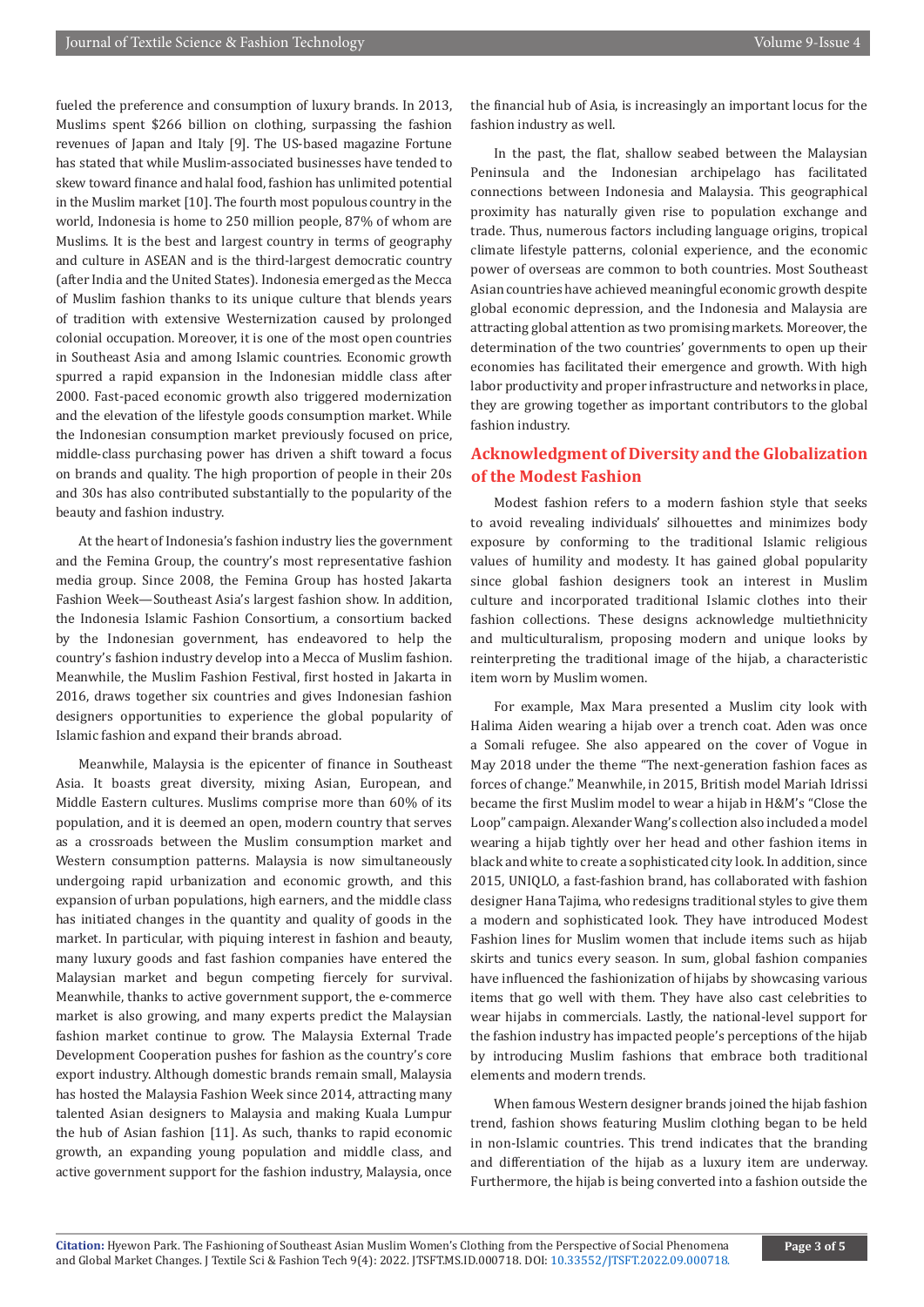context of religious attire. Once a specific religious item, the hijab is now at the center of the global fashion trend involving numerous reinterpretations and creations by world-class fashion designers, from high to fast fashion. This development paved the way for Modest fashion to gain fame in the global market where it can be enjoyed by everyone regardless of religion or culture. The fashion industry is changing—moving away from conventional standards of beauty, acknowledging diversity, and respecting the value of fashion itself. This change has helped demonstrate the potential and value of traditional Muslim fashion.

### **The Impact of Hijabista**

The emergence of hijab fashion is strongly connected to the rise of the hijabistas, a group of influencers who wear fashionable clothes and influence the public while conforming to Islamic norms of attire. The numbers of hiajbistas have increased [12]. In addition, since information is now easily accessible through social media, modern Muslim women can easily keep up with the latest trends. Today, trendier and more stylish hijab fashions are broadly accepted. Representative hijabistas include Dian Pelangi, an Indonesian Modest Fashion designer and founder of the hijaber community. Another is Neelofa, a Malaysian actor, who launched her own brand targeting Muslim women around the world. These hijabistas ' fashion is helping people to see the symbolic meaning of social prejudice or discrimination against Muslim women in a new light. Their influence on Muslim women has spread rapidly thanks to increasing Internet penetration and the spread of social media such as Facebook, YouTube, and Instagram, which have enabled Hiijabers to share new and various hijab-wearing styles and unique fashions in real-time. As such, social media play an important role in Indonesian Muslim women's consumption of Islamic fashion. Social media also help them to see how fashionable Muslim women can be and reaffirm their identities as Muslim women. Fashion consumption is an expression of desire to clarify one's identity. Hijabistas still follow their religious doctrines but are also very trendy, which means they see the development of their community as positive.

Hijabistas like Dian Pelangi, Zaskia Sungkar, Zaskia Adya Mecca in Indonesia and Neelofa, Vivy Yusof, and Yuna Zarai in Malaysia have introduced new and diverse lifestyles and uniquely Muslim fashions to the world through social media. They showcase fashions for Muslim women who wear veils. The expansion of the online market and the consumption behavior of the younger generation implies that these Indonesian and Malaysian influencers are using religious symbols such as veils and fashion clothing items to follow Islamic norms while pursuing a wide variety of global fashion trends. In the end, from a strategic point of view, hijabista fashion is an important force that should not be overlooked when considering the expansion of global fashion—these women exert a great influence on general Muslim consumers.

#### **Results**

This study examined the emergence of Muslim women's clothing as a fashion phenomenon the Islamic cultures of Southeast Asia, focusing on Indonesia and Malaysia, which are attracting increasing attention as new global fashion markets. It analyzed the global fashion industry from the perspective of social phenomena and global fashion. Pop Islam, born out of post-2000s democratic movements in Indonesia and Malaysia, increased the number of Muslim women with Western higher education or experience studying abroad, and as women's social status and participation increased, a rapid change took place in wearing the hijab. Indeed, the hijab has become a fashion item middle-class Muslim woman use to express diverse aesthetic desires while boasting of their high social and economic backgrounds. For young Muslim women living in cities, the hijab has come to represent a lifestyle that balances religion and fashion. The act of wearing the hijab has changed since it has come to be perceived as a social fashion item. From college students, politicians, and bankers to artists, the hijab has become an indispensable part of women's lives. Wearing a hijab does not make religion stronger; it is just "one of the clothing lifestyles of modern Indonesia." Although hijabs are related to religion, they also represent a trend whereby women believe they look prettier when they wear them. Younger generations have embraced hijabs for two reasons: "to belong to Islam" and to symbolize their engagement with "modern life" and their status as "modern women." Therefore, while young Muslim women in Indonesia may be wearing hijabs for religious reasons, unlike in the past, they are also doing so to convey a modernized global female image. They regard wearing the hijab as more beautiful. Young female Muslims now consider wearing the hijab as fashionable and a form of selfexpression. Meanwhile, the development of the Internet and social media has strengthened the influence of hijabistas and paved the way for the emergence of Modest Fashion in the global market. Today, the global fashion culture has come to respects the diversity of aesthetic values. Thanks to this movement, the hijab, a religious item, has been widely reinterpreted by global fashion brands and designers. In their free approach to fashion, hijabistas have come to serve as role models for young Muslim women, fusing their religious beliefs and individual personalities while embracing global fashion and helping to make Southeast Asian Muslim clothes a global phenomenon. This mini review has demonstrated that young Muslim women of the 21<sup>st</sup> century clearly view the hijab as a fashion item rather than restrictive, religion-mandated body covering. This fashionization of Southeast Asian Muslim women is a form of self-expression that simultaneously reflects the desire for fashion and provides a glimpse of the contemporary social environment. Furthermore, it shows that the Muslim community is increasingly drawing the world's attention as important fashion market in the rapidly changing international trade environment.

#### **Acknowledgement**

This work was supported by the National Research Foundation of Korea Grant funded by the Korea Government(NRF-2019R1F1A1046037).

#### **Conflict of Interest**

Author declares no conflict of interest.

#### **References**

1. [Alam SS, Mohd R, Kamaruddin BH \(2011\) Is religiosity an important](https://www.emerald.com/insight/content/doi/10.1108/17590831111115268/full/html) [determinant on Muslim consumer behaviour in Malaysia? Journal of](https://www.emerald.com/insight/content/doi/10.1108/17590831111115268/full/html) [Islamic Marketing 2\(1\): 83-96.](https://www.emerald.com/insight/content/doi/10.1108/17590831111115268/full/html)